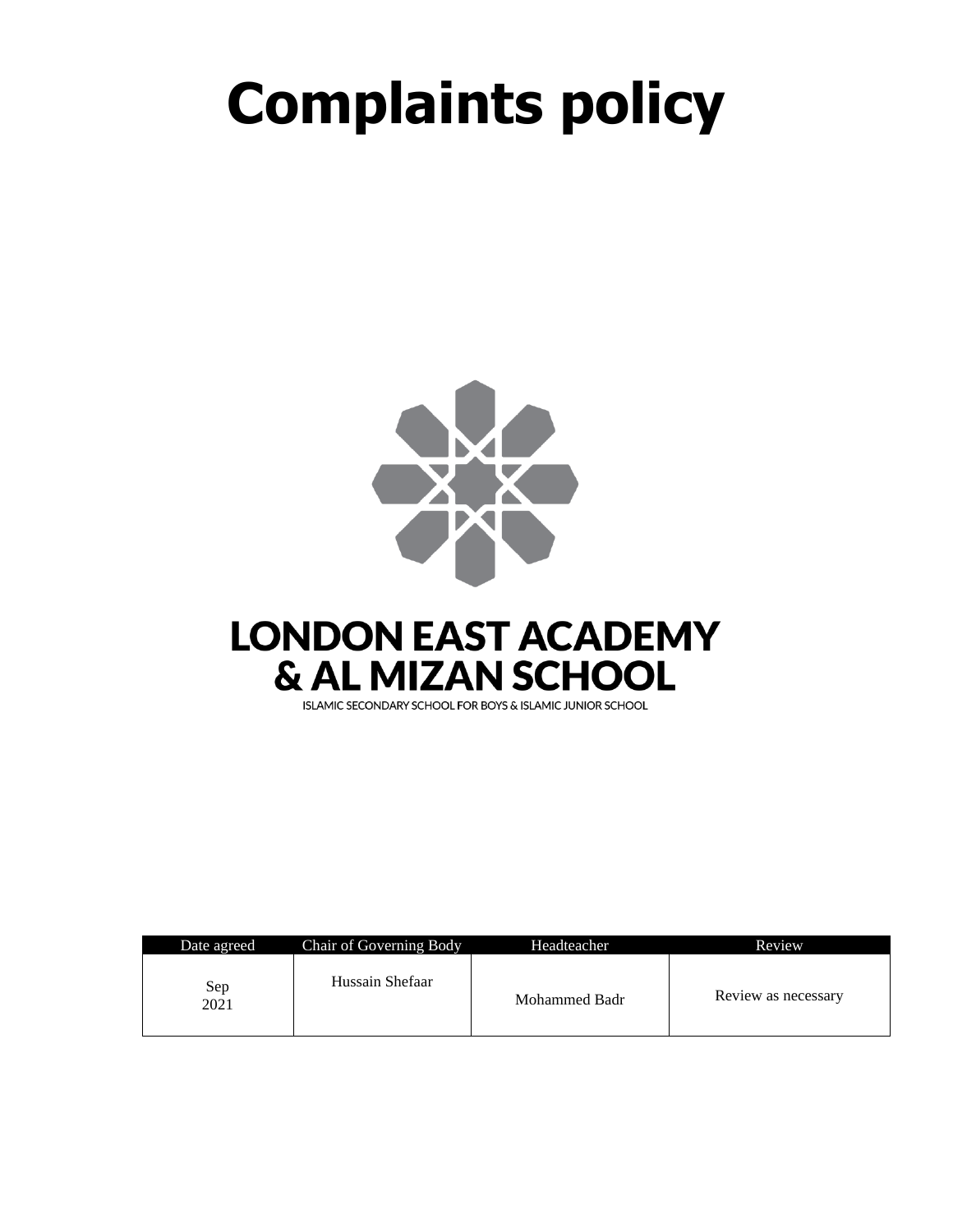# **Complaints Policy**

Correspondence, statements and records of complaints to be kept confidential where appropriate.

(Note this does not apply to the requirement of the school to provide parents and other interested parties with information about the number of complaints registered under the formal procedure during the preceding year, nor to inspectors conducting inspections under section 162A of the Education Act 2002, as amended by schedule 8 of the Education Act 2005, or to the Secretary of State, should they ask for such records.)

Complaints can cover a wide variety of matters that concern parent/carers. The school expects ALL parents/carers complaints to be taken seriously and to be dealt with comprehensively and as far as possible in confidence.

#### **Aims:**

The policy aims to ensure that all complaints from parent/carers are dealt with as quickly and sensitively as possible, and by the person best able to do so.

The period of consideration will vary with the gravity and complexity of the complaint and the urgency with which it needs to be settled.

Parent/carers should be informed of the procedures for making complaints and appealing against decisions.

#### **Types of Complaint:**

The majority of complaints received by the school may fall into the following categories:

**Financial and administrative** (and breach of contract in independent schools); Accommodation and facilities;

**Academic** (course programme, unsatisfactory teaching, too much/too little homework, progress in a particular subject, etc.);

**Pastoral and welfare** (discipline/indiscipline, inappropriate sanctions, bullying, overall progress of the student, unhappiness of student, etc.);

**Child protection** (allegations against staff, handling of sensitive issues).

#### **Responsibilities:**

**Board of governors**: for approving the policy, procedures and guidelines, hearing and deciding on appeals, receiving reports, advising the Headteacher, and for overlooking the implementation of the policy and procedures.

**Headteacher**: for the efficient implementation of the policy and procedures, for training staff on how to deal appropriately with complaints, for hearing parent/carer appeals from decisions taken by other staff, for presenting the Academy's case where the parent/carer appeals to the Board of Governors, and for reporting on complaints annually, or as required, to the Board of Governors.

**Headteacher, Deputy Headteacher and Line Managers**: for dealing with and where possible resolving complaints about academic matters/programmes of study/teaching methods/discipline issues and pastoral care.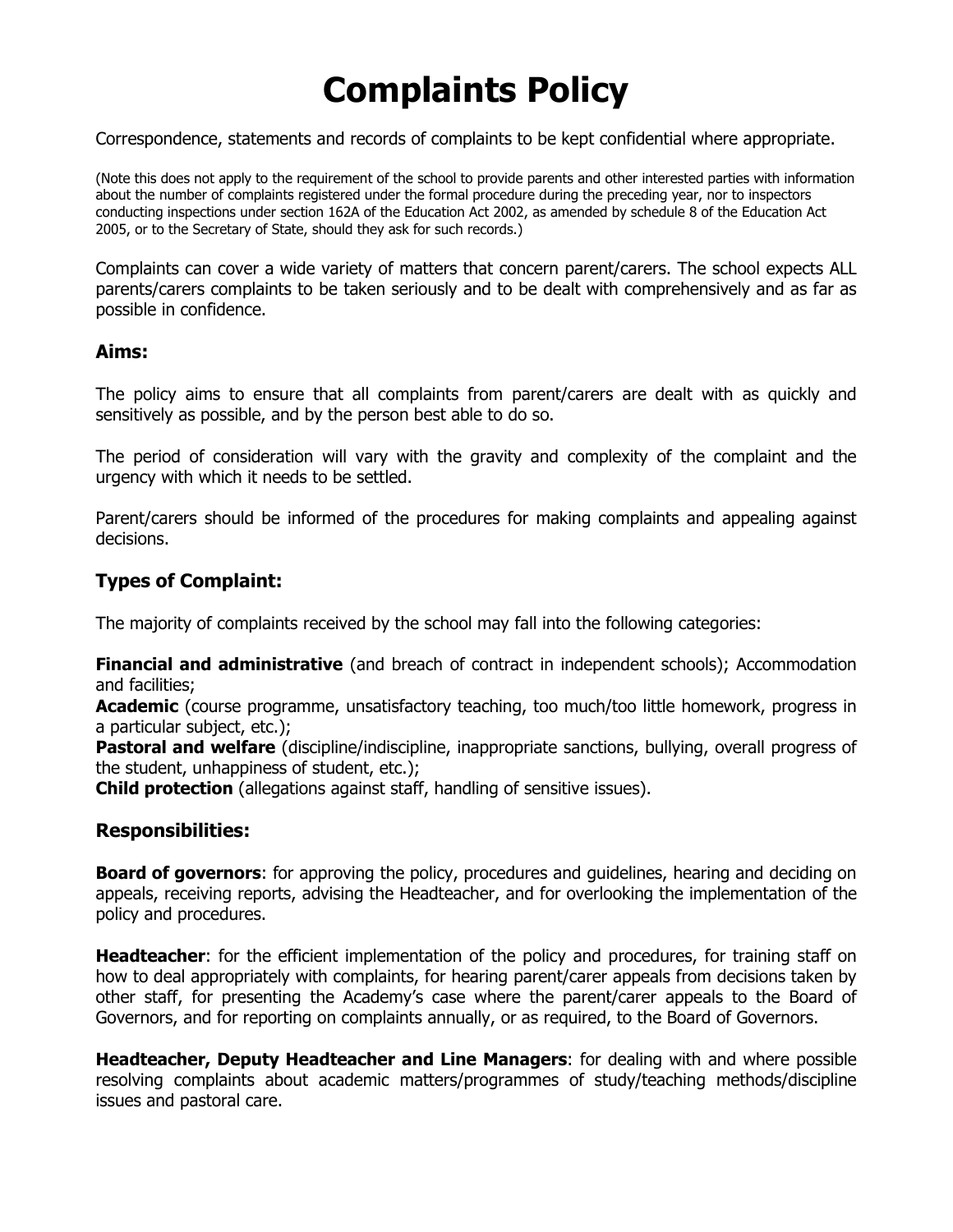**Form Tutors**: for dealing with and where possible resolving complaints concerning overall student progress, discipline issues and pastoral care.

#### **Headteacher/ Child Protection Officer**: for child protection issues.

**All Staff**: for hearing any complaints brought to them by parent/carers and reassuring them that their complaints will be dealt with as soon as possible by the appropriate member of staff, and for informing the relevant staff of the complaint.

#### **Guidelines**

STAGE 1 – FIRST CONTACT – INFORMAL STAGE

All staff should listen carefully and patiently to parent/carers' complaints, recognising that however ill-founded the complaint might be a matter of great concern to the parent/carer.

Parents/carers should be provided with an opportunity to discuss any concern with the appropriate member of staff. The member of staff should try and clarify with the parent the nature of their concern and assure them that the Academy wants to listen and resolve their concerns. In response the member of staff may explain to the parent how the situation happened. It can be helpful to identify at this point what sort of outcome the parent is looking for.

If the matter is within the competence of the member of staff to resolve quickly this should be done. Otherwise the parent/carer should be reassured that the complaint will be passed to the relevant senior staff, and relevant person should be informed by the member of staff as soon as possible.

The member of staff dealing with the concern should ensure that the parent/carer clearly understands:

- what action has been agreed;
- when they may be provided with a response if one can not be provided immediately. (Other than in exceptional circumstances a response should be provided within 10 working days);

The member of staff receiving the complaint should use the school's 'Complaints Form' (appended to this policy). But this does not prevent the member of staff also speaking to the Headteacher about the matter at the earliest opportunity. In any cases of doubt, members of staff should seek the advice of the Headteacher who has the responsibility for mentoring colleagues.

The member of staff should also arrange for the matter to be put in writing if this seems the best way of making things clear.

If the parent/carer is not satisfied with the response they should request that their concerns be referred to the Headteacher (if they have not already dealt with the issue). The Headteacher will seek any necessary clarification of the concerns including interviewing the parents where this would be helpful. The Headteacher will advise the parents of the outcome of their consideration. Other than in exceptional circumstances the Headteacher should provide a response to the parent/carer within 10 school days of them requesting the involvement of the Headteacher.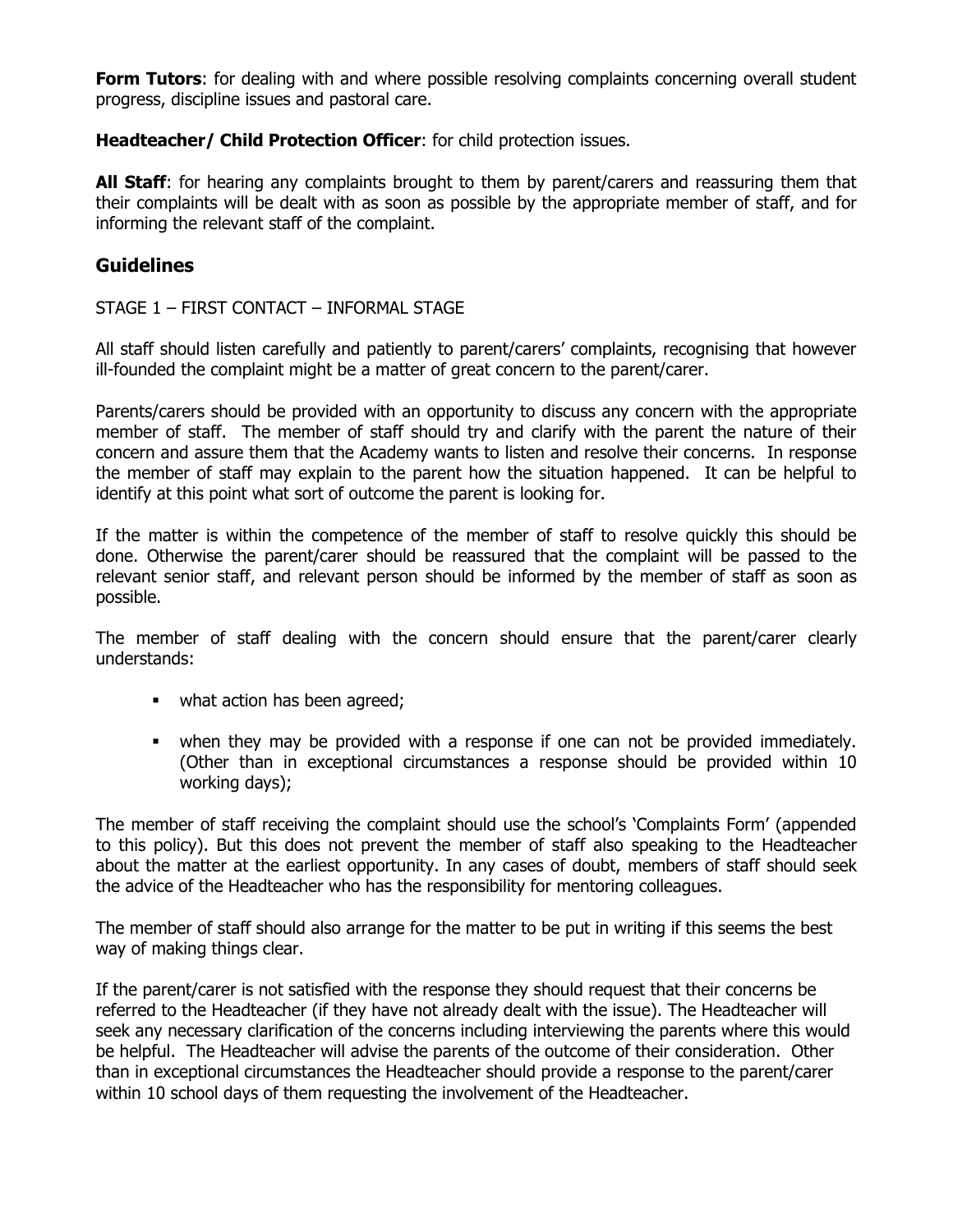In the response they receive from the Headteacher, the parents/carers should be made aware of the procedure for considering their concerns further should they not be satisfied after this informal stage has been completed.

#### STAGE 2 – FORMAL CONSIDERATION

Where a parent/carer has made an approach to the school through the informal stage and is not satisfied with the outcome, they should write to the Headteacher giving details of their concerns and asking for the matter to be given further consideration. The Headteacher will seek any clarification necessary about the complaint, including interviewing the parent where necessary. The Headteacher may also seek any necessary advice on the matter, which will/may include the Chair of the Governing Body.

The letter of complaint from the parent/carer need only be a simple statement. Parents who feel unable to write a letter may contact the Education Welfare Service of their Local Education Authority who may be able to provide help.

If the complaint concerns a child protection issue or involves an allegation of abuse by a member of Al-Mizan staff the staff member responsible for child protection complaints should be informed.

Other than in exceptional circumstances, the parent/carer should receive a written response from the Headteacher within 15 school days of receipt of their letter by the Headteacher.

Where a parent/carer is not satisfied with the outcome of this formal stage, they have 20 school days, from the date of the Headteacher's letter, to register the complaint with the Governing Body of the Academy, in writing.

#### STAGE 3 – APPEAL – REFERAL TO THE GOVERNING BODY

Where a parent/carer has made an approach to the school through the formal stage and is not satisfied with the outcome or the complaint is against the Headteacher, they should write to the Secretary to the Governing Body giving details of their concerns and asking for an appeal against the decision or action taken by the Headteacher.

The Governing Body of the school will only hear appeals that have already progressed through stages 1 and 2 of this procedure. However, if the complaint is against the Headteacher the Chair of Governors will complete Stage 1 and 2 before the formal hearing. On receipt of a written request for an appeal from a parent/carer, the secretary to the Governing Body will:

- immediately log and acknowledge receipt of the appeal;
- check that the complaint has already completed Stages 1 and 2;
- check that the 20 school day period since Stage 2 was complied with;
- seek any clarification necessary about the nature of the complaint and/or the appeal;
- arrange for the Governing Body to consider the appeal as soon as it is practical to do so and, other than in exceptional circumstances, within 20 school days of receipt of the letter requesting an appeal; and
- invite the parent and any representative to the meeting.

The Board of Governors will name five members of whom three will form a quorum. **There will be provision for three people to sit on the panel who have not been directly involved in the incident detailed in the complaint.** The Vice Chair of the Board of Governors will chair the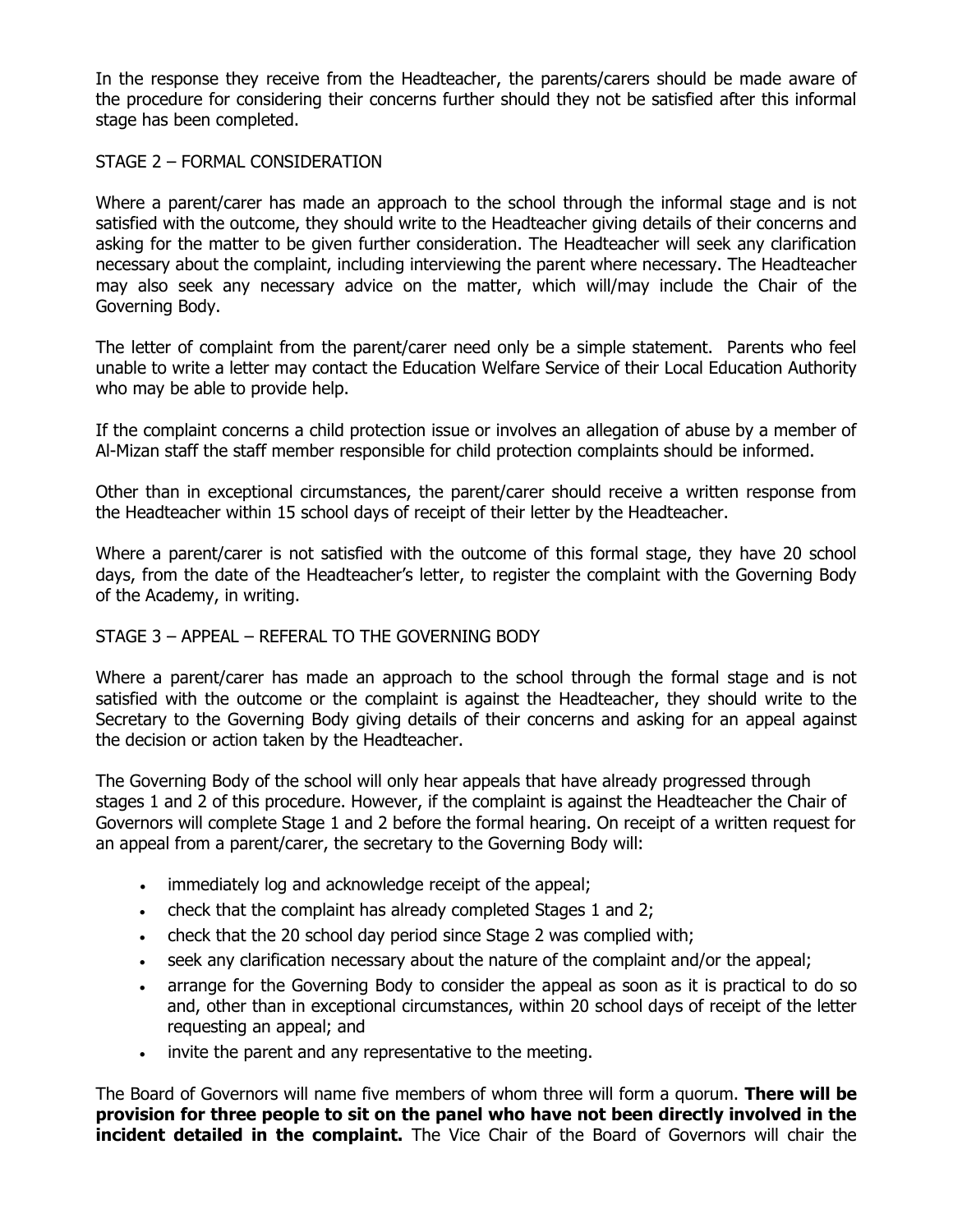panel. If the Vice Chair is not available the Chair will nominate another committee member. The Board of Governor **will invite a person to the panel who is independent of the management and the running of the school.**

The Secretary to the Governing Body will notify in writing the outcome of the appeal to the parent/carer and Headteacher within 5 school days.

The Board of Governor's decision is binding, but parent/carers would still be able, in appropriate cases, to take a complaint to a court.

#### **This concludes the process for considering a general complaint.**

#### **Reporting and Recording**

In all cases it is important for staff to use the official 'Complaints Form' so that records of the complaint and the action taken can be recorded and traced. Supporting documents should be attached to the form.

The Headteacher will consider the handling of complaints from time to time, and will discuss issues with staff as necessary.

The Headteacher will report to staff and the Governing Body from time to time on the number and type of complaints received.

#### **Monitoring and Review**

The Headteacher is responsible for monitoring the working of the complaints procedures and for refining the application of them in the light of experience.

The Board of Governors is responsible for making changes to the policy and procedures.

This policy was accepted by the Governing Body in April 2015 and will be reviewed in January 2017.

#### **Note**

Where there is a specific complaint about the conduct of a member of staff, including the Headteacher, it may be more appropriate for it to be considered under the separate disciplinary process where the findings and outcomes are confidential.

Where a complaint is made which relates to the Headteacher or a member of the Governing Body, the Chair of the Governing Body will be responsible to investigate the matter in line with the guidance in the school Staff Disciplinary policy. If the complaint is regarding the chair of the Governing Body, the headteacher will investigate the matter with members of the Governing Body.

A school day is defined as any day that the school is open for the teaching of all students.

#### **Useful Telephone Numbers**

London East Academy & Al-Mizan Primary - Tel: 020 7650 3070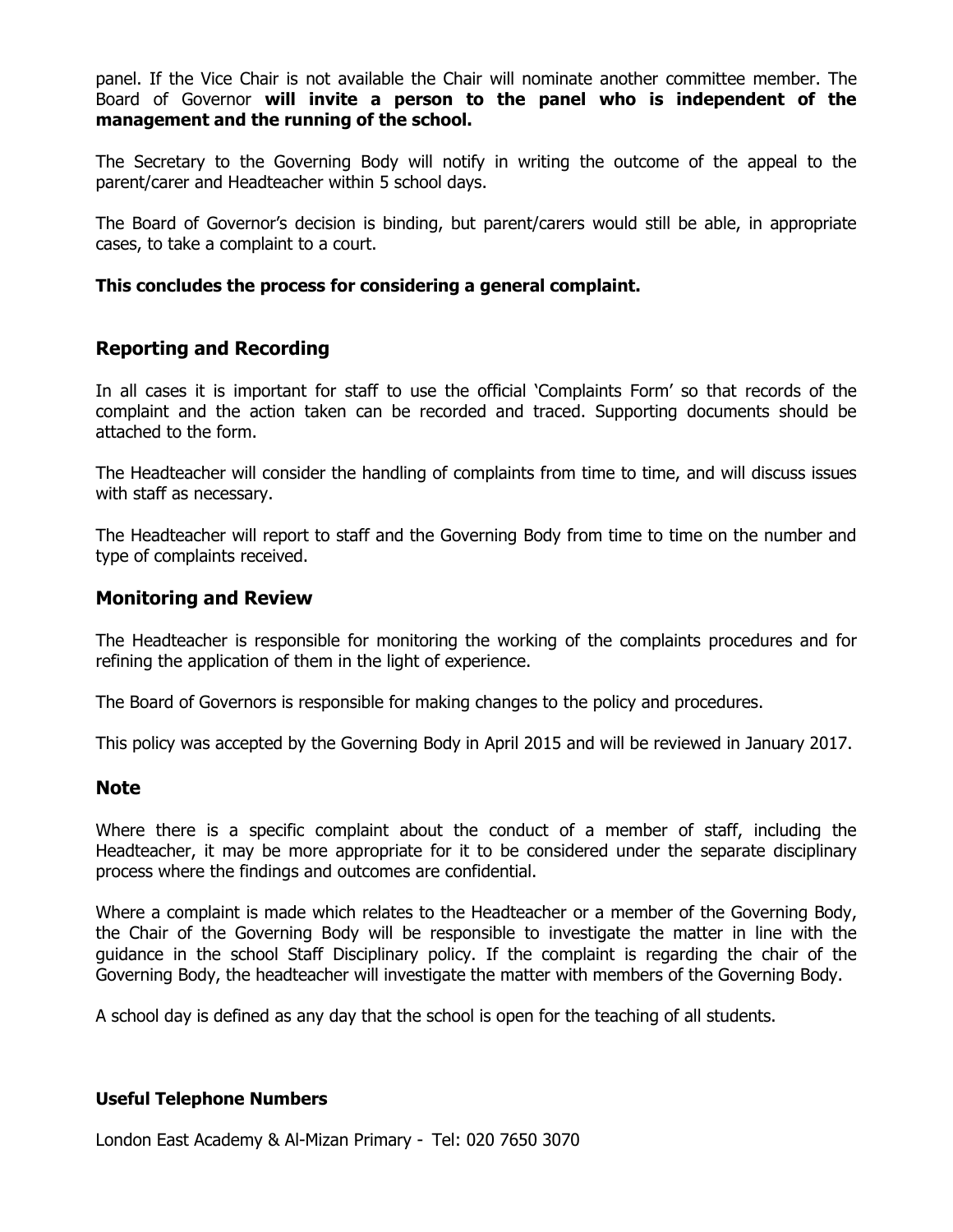Communication with any specific member of the Governing Body is also available through the number above.

Appendices:

- **APPENDIX 1 -** Flow Chart: Stages for Handling Complaints
- **APPENDIX 2 -** STAGE 3 APPEAL TO THE GOVERNING BODY
- **APPENDIX 3 -** PARENT/CARER COMPLAINT FORM: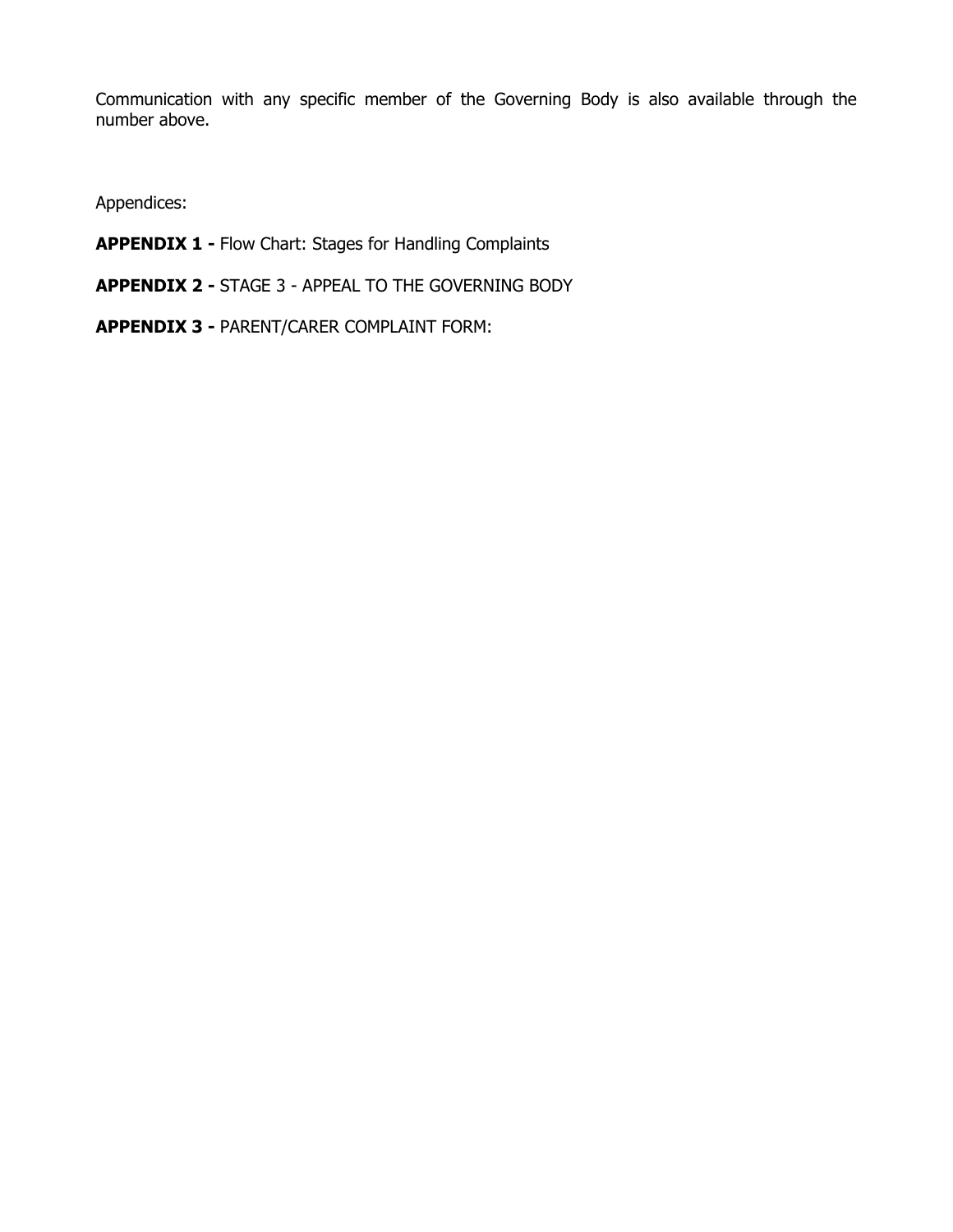## **APPENDIX 1**

Flow Chart: Stages for Handling Complaints

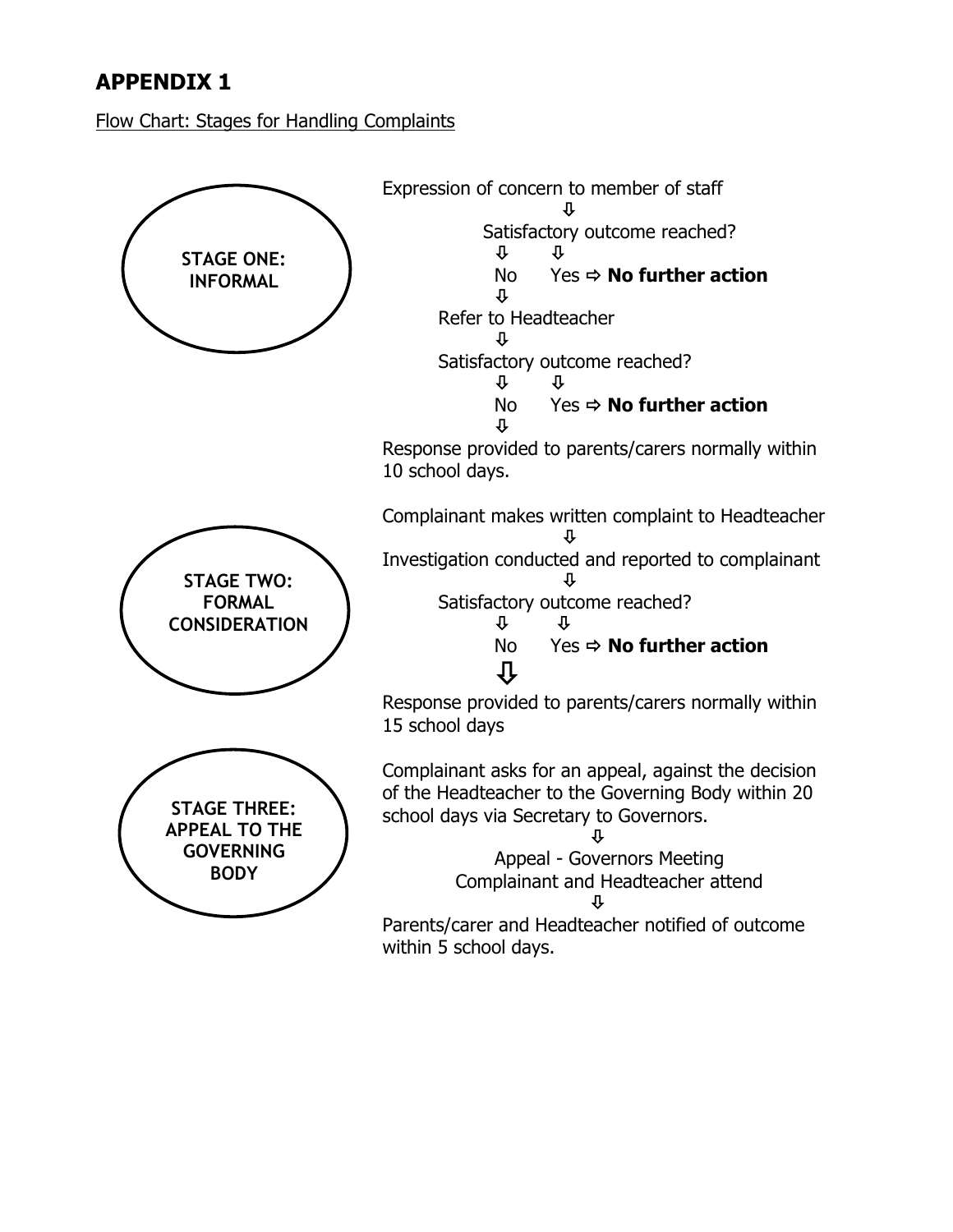# **STAGE 3 - APPEAL TO THE GOVERNING BODY**

#### **PROCEDURE FOR A GOVERNING BODY MEETING DEALING WITH A FORMAL PARENTAL COMPLAINT**

- 1 Both the Headteacher and parent/carer are present until item 8 of this procedure. The Chair opens the meeting explaining that the purpose of the meeting is to hear the appeal of the parent/carer against the decision taken by the Headteacher to resolve the parental complaint.
- 2 The parent/carer presents his/her case stating the issues clearly.
- 3 Governors, Headteacher, and any representative of parents/carers, have an opportunity to ask questions of the parent/carer seeking clarification.
- 4 The Headteacher provides details of how the concerns have been handled and details of any action taken.
- 5 The parents/carer, governors and any representative of the parents/carer have an opportunity to ask questions to the Headteacher.
- 6 The Headteacher sums up.
- 7 The parent/carer sums up.
- 8 The Headteacher and parent/carer leave to allow the Committee to consider the concerns, if appropriate.
- 9 The Secretary to the Governing Body will confirm to the Headteacher and parent/carer, in writing, the Committee's decision **and will pass on any findings and recommendations to the complainant, proprietors and headteacher and where relevant, the person complained about** (usually within 7 working days of the meeting).